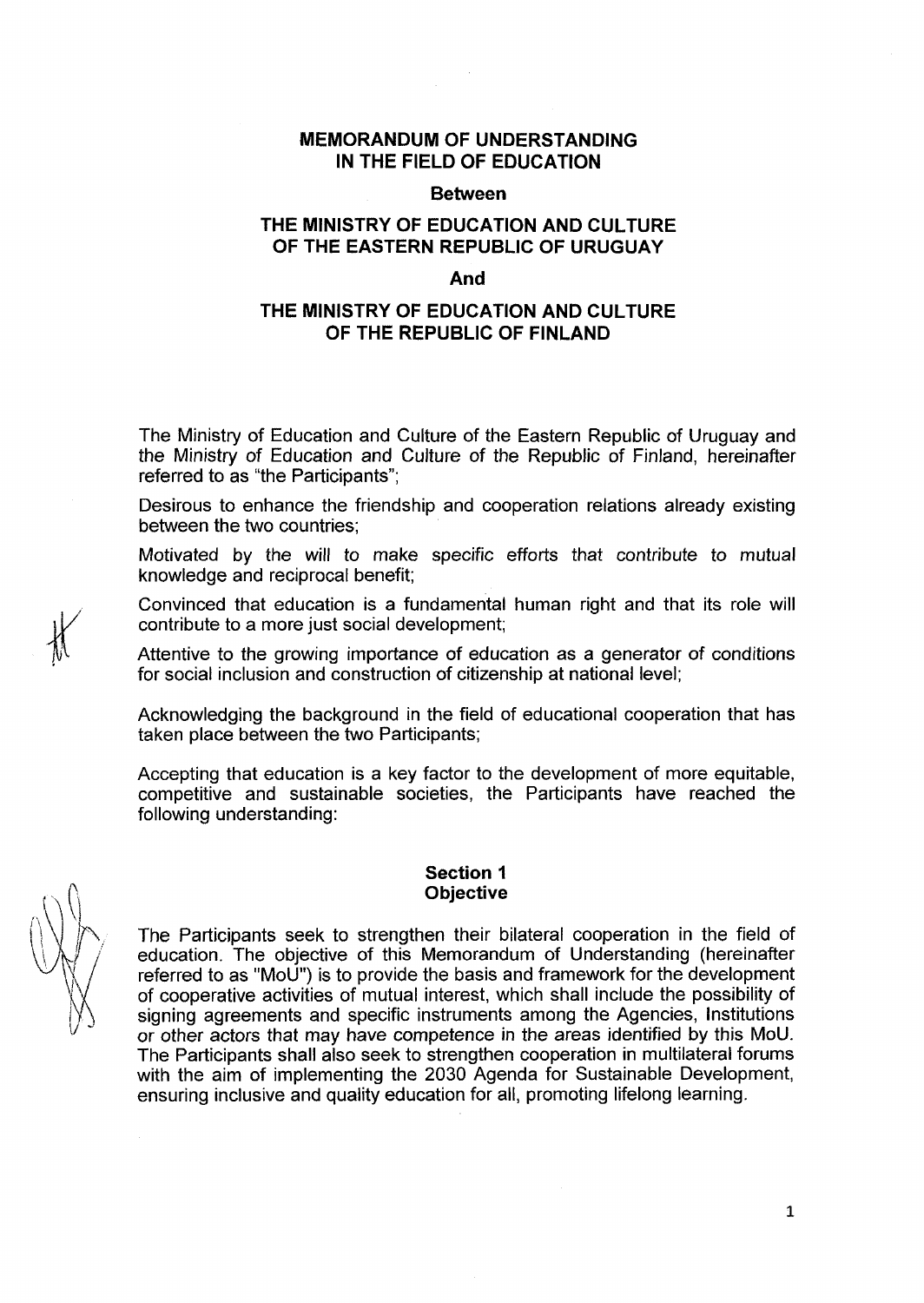### **Section 2 Main Areas of Cooperation**

The Participants will promote cooperation and the exchange of experiences related to:

*1.* The design of the Educational System, including new pedagogies, teaching processes, pedagogical management, curricular development, research, implementation and evaluation, with the aim of promoting quality education and educational practices in general.

*2.* Technical cooperation in the field of educational policies at the levels of competence of Early Childhood Education and Care, Basic Education, Upper Secondary Education, Vocational Education and Training, and Teacher Education, where deemed necessary.

*3.* The strengthening of inclusive school environments, including policies to combat bullying and the prevention of violence.

*4.* The promotion of relations between Higher Education institutions and similar institutions of the Participants, in accordance with their respective legislations.

### **Section 3 Mobility and Educational Activities**

The Participants will promote educational activities to promote the mobility and exchange of Teachers, which may allow identifying, sharing and intervening in pedagogical practices, contributing effectively to the improvement of Public Education in both countries. Also of interest is the mobility of experts and students, participation in conferences, seminars and meetings held in the other country.

#### **Section 4 Exchange of Information**

The Participants will enhance the exchange of materials on education, educational methodology, including the use of Communication technologies.

### **Section 5 Disputes**

Any dispute about the interpretation or application of this MoU will be resolved by consultations between the Participants, and will not be referred to any national or international tribunal or third party for settlement.

# **Section 6 Amendments**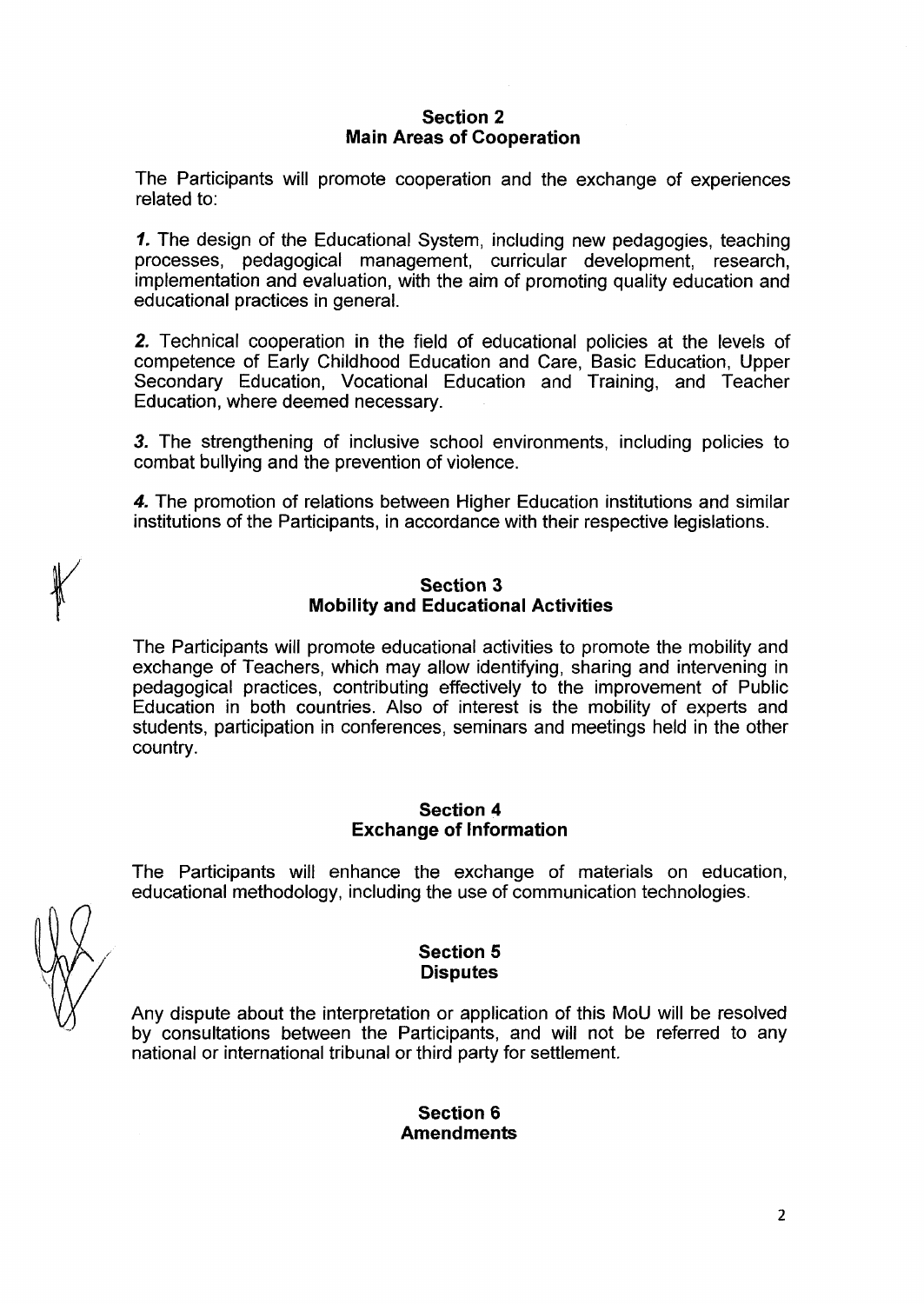This MoU may be amended at any time by the mutual written consent of the Participants.

### **Section 7 Termination**

The present MoU may be terminated by either Participant giving six (6) months written notice. The Participants will consult to determine how any outstanding issues should be dealt with. Termination will not affect the validity of any cooperation or contract made under this MoU.

### **Section 8 Duration and Effective Date**

This MoU wili come into effect on the date of its signature by both Participants and shall remain in effect until the signing of a new MoU or its termination is resolved.

Signed in duplicate at [place] on [date] in the Spanish and English languages, both texts having equal validity.

Jenn Ju

María Julia Muñoz **Teemu Turunen** 

Minister of Education and Culture **Eastern Republic of Uruguay** on behalf of

City:  $M \& N \& V \& D \& O$ <br>
Date:  $0 \frac{2}{3} O \& \int \frac{2}{1} O \& \int \frac{2}{7}$ <br>
Sanni Grahn-Laasonen<br>
Minister of Education<br>
Republic of Finland

Ambassador of Finland in Uruguay,

Minister of Education **Republic of Finland**

City: MONTEViDEO

Date: 3, 4, 2019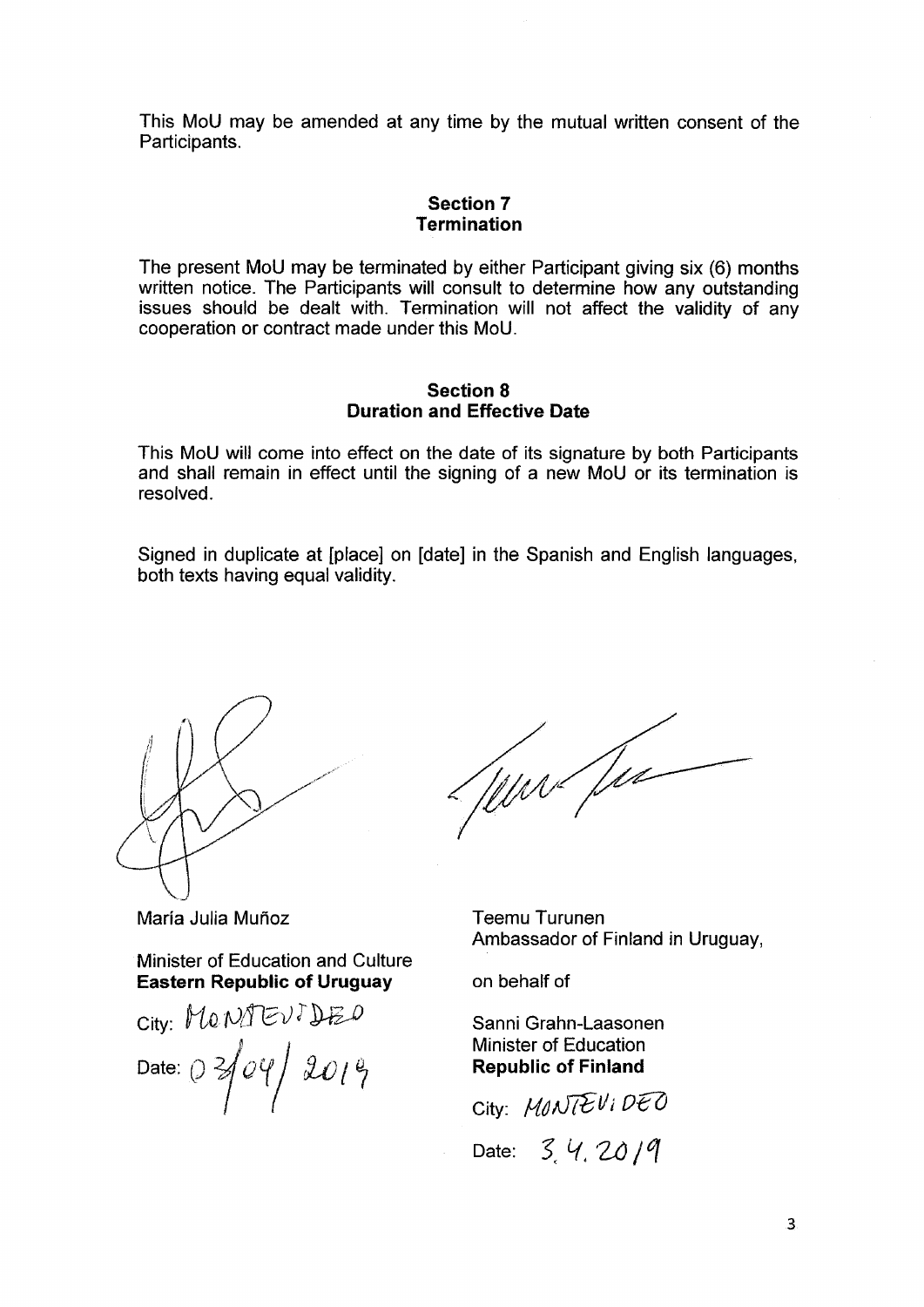$\label{eq:1} \frac{\partial \mathcal{L}_{\text{max}}}{\partial \mathcal{L}_{\text{max}}^2} = \frac{1}{2} \sum_{i=1}^{N} \frac{1}{2} \sum_{j=1}^{N} \frac{1}{2} \sum_{j=1}^{N} \frac{1}{2} \sum_{j=1}^{N} \frac{1}{2} \sum_{j=1}^{N} \frac{1}{2} \sum_{j=1}^{N} \frac{1}{2} \sum_{j=1}^{N} \frac{1}{2} \sum_{j=1}^{N} \frac{1}{2} \sum_{j=1}^{N} \frac{1}{2} \sum_{j=1}^{N} \frac{1}{2} \sum_{$ 

 $\label{eq:2.1} \frac{1}{\sqrt{2}}\int_{\mathbb{R}^3}\frac{1}{\sqrt{2}}\left(\frac{1}{\sqrt{2}}\right)^2\left(\frac{1}{\sqrt{2}}\right)^2\left(\frac{1}{\sqrt{2}}\right)^2\left(\frac{1}{\sqrt{2}}\right)^2\left(\frac{1}{\sqrt{2}}\right)^2.$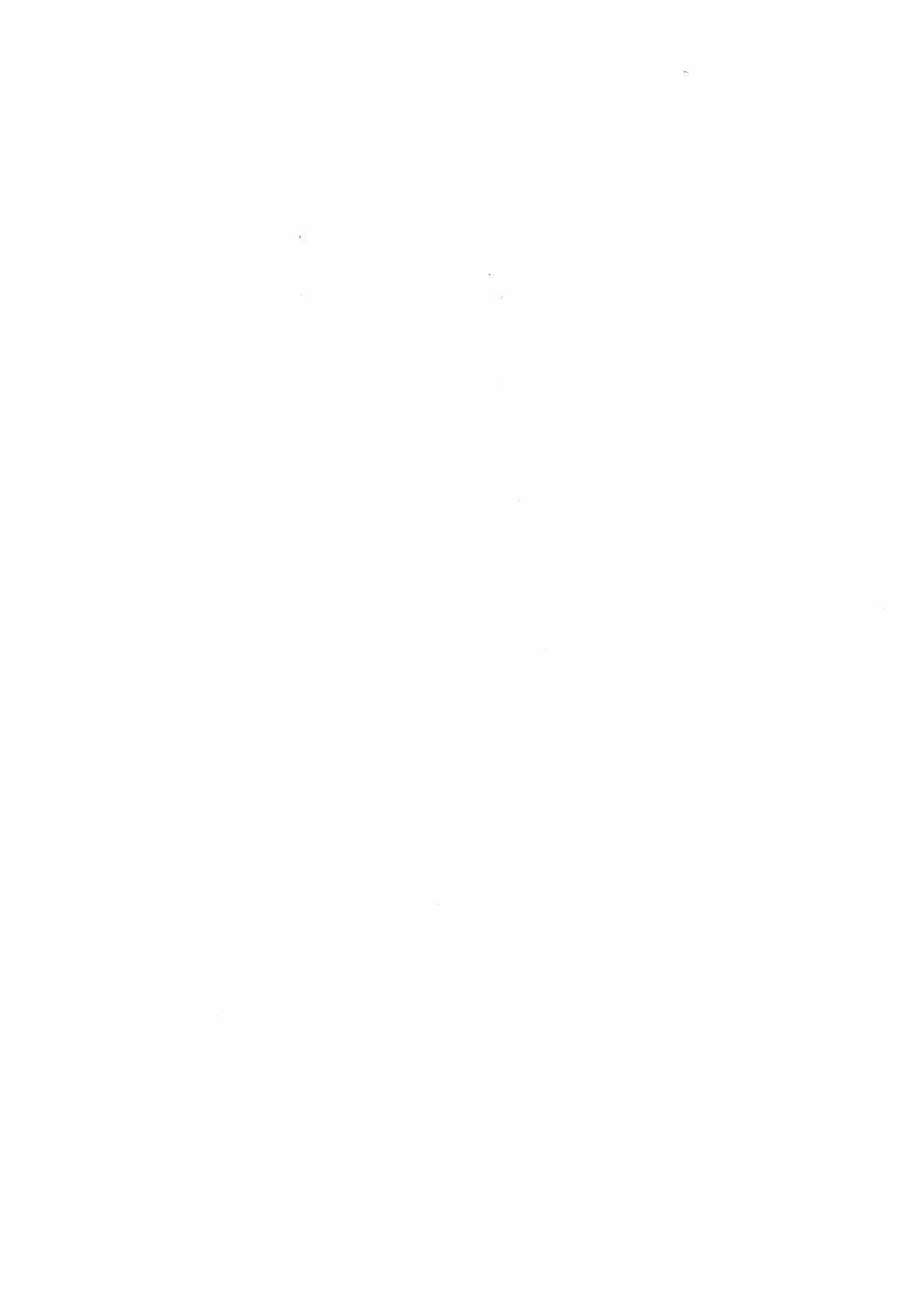# **MEMORÄNDUM DE ENTENDIMIENTO EN EL CAMPO DE LA EDUCACIÖN Entre EL MINISTERIÖ DE EDUCACIÖN Y CULTURA DE LA REPUBLICA ORIENTAL DEL URUGUAY Y**

# **EL MINISTERIÖ DE EDUCACIÖN Y CULTURA DE LA REPUBLICA DE FINLANDIA**

El Ministeriö de Educaciön y CuItura de la Republica Oriental del Uruguay y el Ministerio de Educación y Cultura de la República de Finlandia, en lo sucesivo denominados "los Participantes",

Gon el deseo de incrementar las relaciones de amistad y de cooperaciön existentes entre ambos paises;

Motivados por la voluntad de hacer esfuerzos especificos que contribuyan ai conocimiento mutuo y ai beneficio reciproco;

Convencidos de que la educaciön es un derecho humano fundamental y que su rol permitirá contribuir a un desarrollo social más justo;

Atentos a la creciente importancia de la educaciön como generadora de condiciones para la inclusiön social y la construcciön de ciudadanla a nivel nacional;

Reconociendo los antecedentes en el campo de la cooperaciön educativa que hay entre los dos Participantes;

Considerando que la educaciön es un factor clave para el desarrollo de sociedades más equitativas, competitivas y sostenibles, los Participantes han llegado al siguiente entendimiento:

# **Secciön <sup>1</sup> Objetivo**

Los Participantes buscan fortalecer su cooperaciön bilateral en el campo de la educación. El objetivo de este Memorándum de Entendimiento (en adelante denominado "MDE") es proporcionar la base y el marco para el desarrollo de actividades de cooperación de interés mutuo, que incluirán la posibilidad de firmar acuerdos e instrumentos especificos entre las agencias, instituciones u otros actores que puedan tener competencia en las äreas identificadas por este MDE. Los participantes tambien buscarän fortalecer la cooperaciön en foros multilaterales con el objetivo de implementar la Agenda 2030 para el Desarrollo Sostenible, asegurando una educaciön inclusiva y de calidad para todos, promoviendo el aprendizaje a lo largo de toda la vida.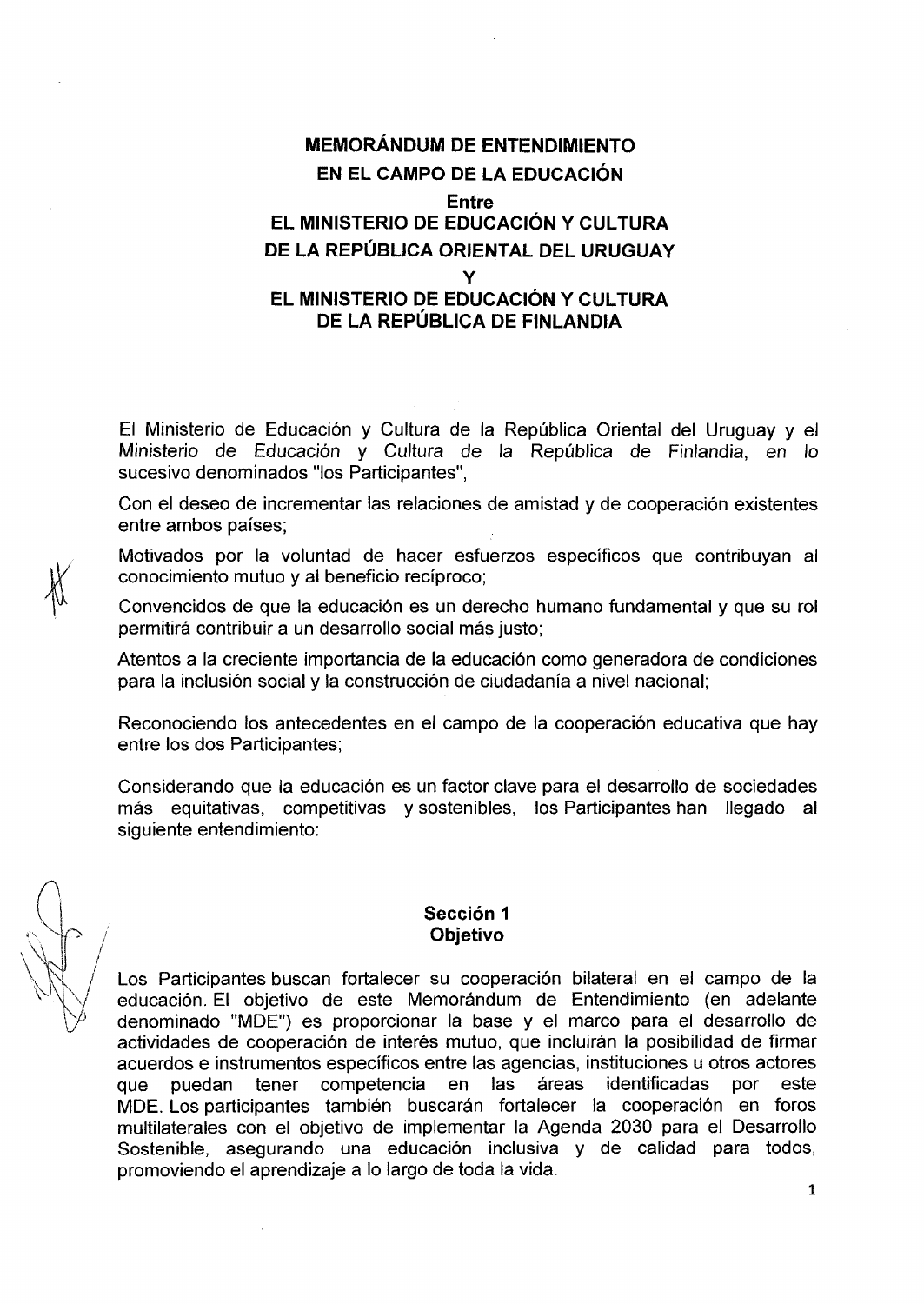# **Secciön 2 Principales äreas de cooperaciön**

Los Participantes promoverän la cooperaciön y el intercambio de experiencias relacionadas con:

*1.* El disefio del sistema educativo, incluyendo nuevas pedagogias, procesos de enseñanza, gestión pedagógica, desarrollo curricular, investigación, implementación y evaluaciön, con el objetivo de promover la educaciön de calidad y las präcticas educativas en general.

**r**

2. Cooperación técnica en el campo de las políticas educativas en los niveles de competencia de Educaciön y Atenciön de la Primera Infancia, Educaciön Bäsica, Educaciön Secundaria Superior, Educaciön y Capacitaciön Vocacional, y Formaciön de Profesores cuando se considere necesario.

combatir el acoso escolar y la prevención de la violencia.

4. La promoción de las relaciones entre las instituciones de educación superior e instituciones similares de los Participantes, de acuerdo con sus respectivas legislaciones.

# **Secciön 3 Movilidad y actividades educativas.**

Los participantes van a promover actividades educativas para promover la movilidad y el intercambio de docentes, lo que puede permitir identificar, compartir e intervenir en las präcticas pedagögicas, contribuyendo eficazmente a la mejora de la educación pública en ambos países. También es de interés la movilidad de expertos y estudiantes, la participaciön en conferencias, seminarios y reuniones realizadas en el otro pais.

# **Secciön 4 Intercambio de informaciön**

Los Participantes mejorarän el intercambio de materiales sobre educaciön, metodologia educativa, incluido el uso de tecnologias de la comunicaciön.

### **Secciön 5 Soluciön de controversias**

Cualquier controversia sobre la interpretaciön o aplicaciön de este MDE serä resuelta por consultas entre los Participantes, y no se referirän a ningún tribunal nacional o internacional o a terceros para su resolución.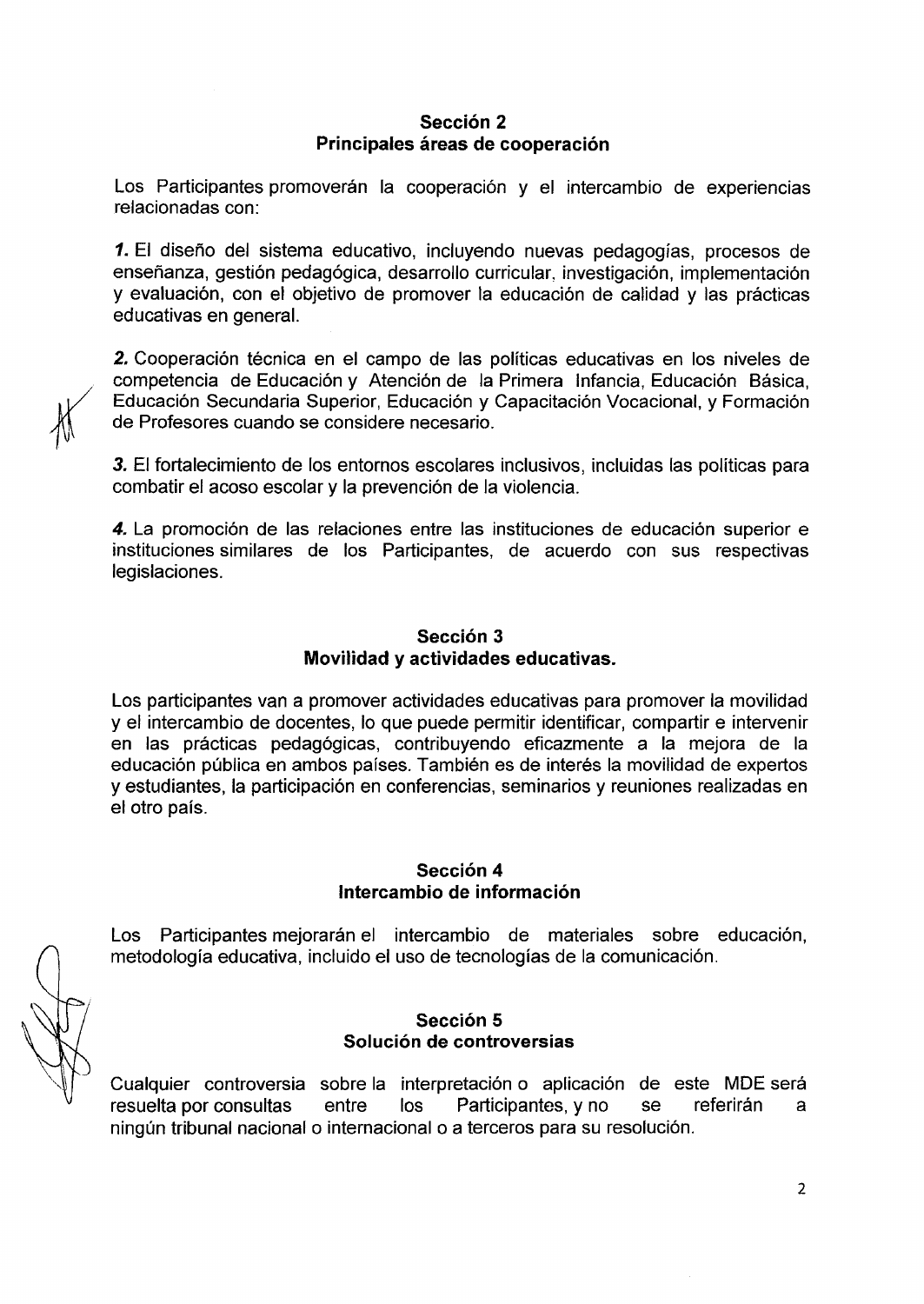# **Secciön 6 Modificaciones**

Este MDE se puede modificar en cualquier momento por el mutuo consentimiento por escrito de los Participantes.

# **Secciön 7 Recisiön**

Cualquiera de los Participantes puede rescindir el presente MDE con seis (6) meses de aviso por escrito. Los Participantes se consultarän para determinar cömo se tratarän las cuestiones pendientes. La recisiön no afectarä la validez de ninguna cooperaciön o contrato celebrado en virtud de este MDE.

# **Secciön 8 Duraciön y vigencia**

Este MDE entrarä en vigor en la fecha de su firma por ambos Participantes y permanecerä vigente hasta que se resuelva la firma de un nuevo MDE o su rescisiön.

Firmado en dos copias en [lugar] el [fecha] en idiomas español e inglés, teniendo ambos textos la misma validez.

Maria Julia Munoz

Ministra de Educación y Cultura **Republica Oriental del Uruguay** en nombre y representaciön de

Ciudad:  $H Q W T E U \hat{i} \Phi E Q$  Sanni Grahn-Laasonen Fecha:  $0 \frac{3}{2}$   $0 \frac{4}{3}$ 

**Teemu Turunen** Embajador de Finlandia en Uruguay

Ministra de Educación República de Finlandia

Ciudad: *MöUttttPS?)*

Fecha: 3, 4, 2019